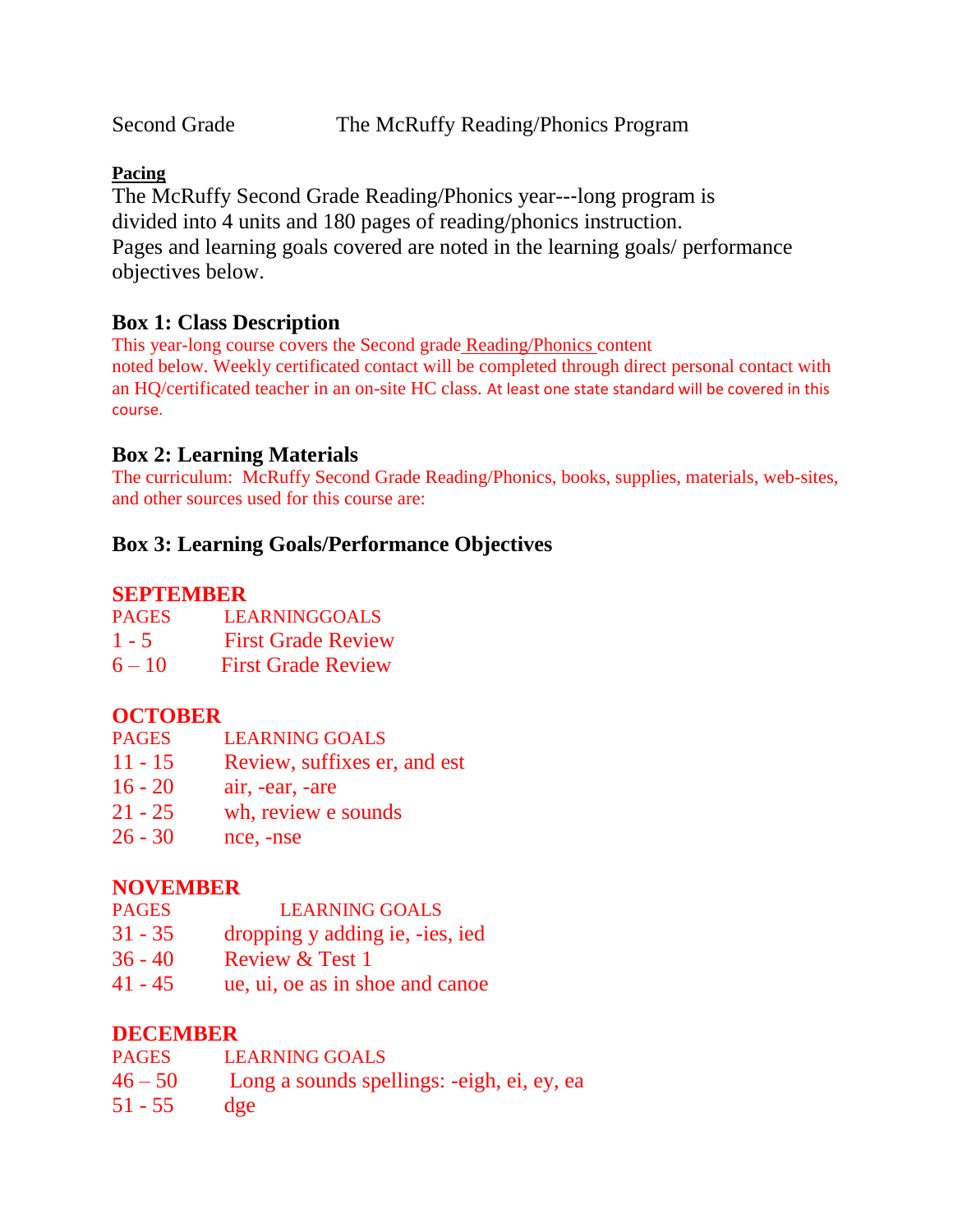56 - 60 Two-syllable compound words

# **JANUARY**

- PAGES LEARNING GOALS
- 61 65 Silent letters review and new
- 66- 70 review long o (oa & ow) add 2 syllable ow
- 71 75 ief, ield

# **FEBRUARY**

- PAGES LEARNINGGOALS
- $76 80$  Review & Test 2
- 81 85 ew, ou
- 86 90 ie-19 91 95 wa (short 0 sound)

# **MARCH**

- PAGES LEARNINGGOALS
- 96 100 ough, augh, au
- 101 105 prefix un-
- 106 110 ph, school, gh=f

# **APRIL**

- PAGES LEARNINGGOALS
- 111 115 ea- as in bread
- 116 120 Review & Test 3
- 121 125  $o =$  short u
- $126 130$  tion

# **MAY**

- LEARNING GOALS
- $131 135$  ly
- $136 140$  re-
- $141 145$  -ent
- 146 150 More two-syllable compound words,

### **JUNE**

| PAGES LEARNING GOALS                                 |
|------------------------------------------------------|
| 151 - 155 Three-syllable compound words and silent u |
| $156 - 160$ Review & Test 4Box 4:                    |